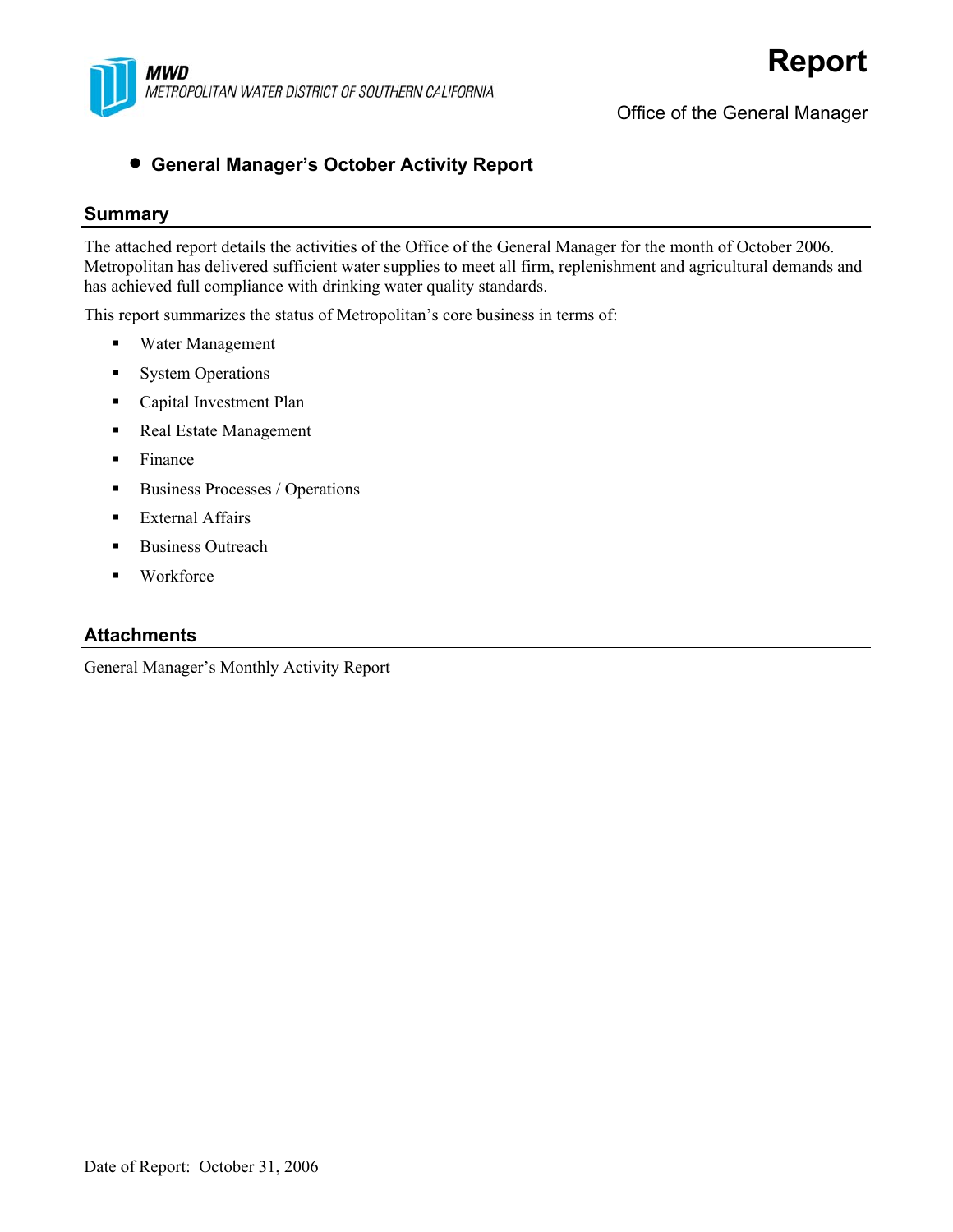

Water Management

#### Colorado River

**Deliveries (As of 10/31/06): 593.5 TAF (CY 2006)** 

#### **Reservoir Storage**

|                    | 10/23/2006<br><b>Storage</b> | <b>Percent of</b><br>Capacity |
|--------------------|------------------------------|-------------------------------|
| <b>Lake Powell</b> | 12.5 MAF                     | 51%                           |
| <b>Lake Mead</b>   | 13.9 MAF                     | 54%                           |

## State Water Project

**Deliveries (As of 10/31/06): 1.412 MAF (CY 2006)** 

|                             | <b>Storage</b><br><b>To-Date</b> | <b>Percent of</b><br>Capacity |
|-----------------------------|----------------------------------|-------------------------------|
| <b>Lake Oroville</b>        | 2.78 MAF                         | 79%                           |
| <b>San Luis Reservoir</b>   | 1.43 MAF                         | 71%                           |
| <b>San Luis State Share</b> | 1.02 MAF                         | 96%                           |

**Salton Sea Draft EIR Released**—On October 19, 2006, the California Resources Secretary released the Draft Programmatic Environmental Impact Report for the Salton Sea Ecosystem Restoration Program. The 90-day public review period for the Draft PEIR ends on January 16, 2007. Staff has initiated review of the document and will provide reports at the November and December Board Committee Meetings.

**Colorado River Basin States**—Secretary of the Interior Dirk Kempthorne met with representatives of the Basin states on October 30 to acknowledge the significance of the recent Basin States' agreement to better manage the Colorado River and to encourage continued cooperation among the states. Secretary Kempthorne noted that the Colorado River water issues are among his top priorities and acknowledged that his philosophy is one of empowering local agencies to solve local problems.

**2007 State Water Project Water Order**—Metropolitan submitted its 2007 Initial SWP Order to DWR prior to the contractual deadline of October 1, 2006. Metropolitan requested its full Table A amount of 1,9011,500 AF. DWR will announce its initial SWP allocation for 2007 by December 1, 2006.

**Federal Energy Regulatory Commission**—FERC issued a Draft Environmental Impact Statement on September 28, 2006 for a proposed license for the Oroville Facilities for power generation. The DEIS largely reflects the settlement with key interested parties regarding proposed license conditions in March 2006. FERC's DEIS embraced nearly all aspects of settlement in their Proposed Action but added some requirements that could affect cost. Staff will report to the Board on the final analysis of the FERC staff recommendations in December 2006.

**Kern County Water Agency Discussions—**Staff is exploring opportunities to develop mutually advantageous water management programs with Kern County Water Agency. In December, staff intends to seek Board approval for a proposed "Five Year Operations Agreement" with Kern. The concept is to shift delivery times to the agencies to result in water quality benefits to Metropolitan and allow Kern to save costs.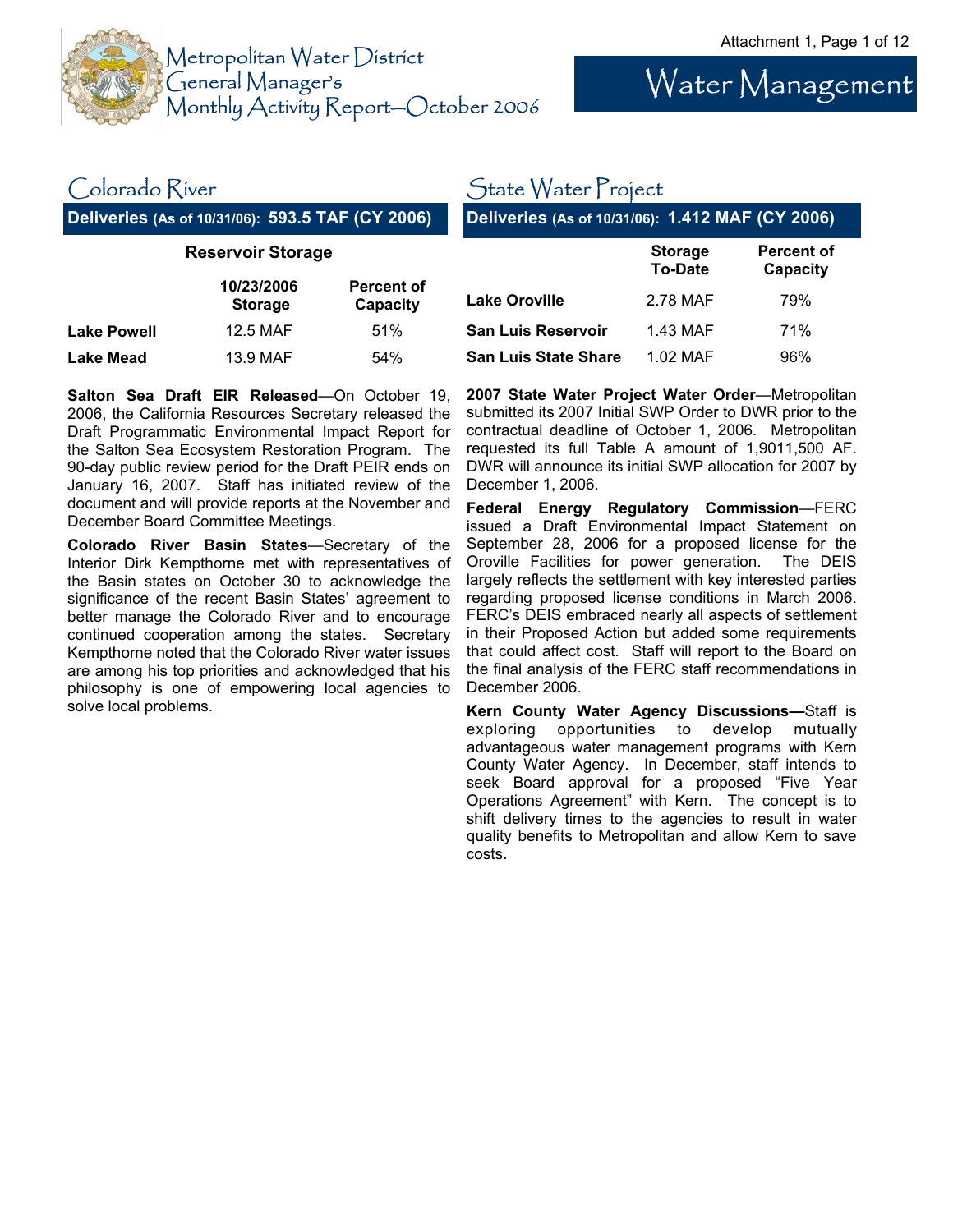Water Management



# CALFED/Bay-Delta

**Delta Strategic Plan Program Manager Appointed**— The Secretary of Resources appointed Rod Meade as Executive Director of the Delta Vision process. Mr. Meade is from Southern California and has expertise on the development of multi-species habitat conservation plans.

**Bay-Delta Conservation Plan Cost-Share Agreement—**As part of the Memorandum of Agreement and the Planning Agreement, the potentially regulated entities have drafted a Cooperative Cost-Share Agreement to fund fishery agency staffing and private consulting costs. The total cost identified in the Cooperative Agreement over the next two years is \$13.5 million, of which Metropolitan's share would be \$2.8 million based on its proportionate share of the SWP Delta water charge.

**Delta Risk Management Strategy**—The draft report for the Delta Risk Management Study is scheduled for release in March 2007. The report is expected to look at sustainability of the Delta and assess major risks to the Delta resources from floods, seepage, subsidence, and earthquakes. DRMS would also evaluate the consequences, and develop recommendations to manage the risk. Staff is participating in the process and providing input. A final report is scheduled for release in January 2008.

# l ake Perris and the contract of the benefits.

The California Department of Water Resources has completed its initial reconnaissance study, which qualitatively analyzes a full range of reservoir sizes. Because of the qualitative nature of DWR's study, Metropolitan, Desert Water Agency and Coachella Valley Water District have jointly asked DWR to conduct a supplemental analysis to incorporate costs for a subset of reservoir sizes. DWR initiated the supplemental reconnaissance study process, and anticipates issuing a draft supplemental study report in mid-November, and completing a final report in mid-December 2006. Meanwhile, DWR continues with feasibility studies and investigations to remediate the Perris Dam facilities.

# Water Supply Planning

**Greater Los Angeles County Integrated Regional Water Management Plan**—Staff has been participating as a nonvoting member of the leadership committee for the development of the Greater Los Angeles County IRWMP. Staff has also provided comments to the public review draft IRWMP, which was released for comments on September 30, 2006. The voting members of the leadership committee will be conducting a public hearing on the Plan on November 15, 2006. The Plan is scheduled for adoption on December 13, 2006. The stated purpose of the IRWMP is "to define a clear vision and direction for sustainable management of water resources in the Greater Los Angeles County Region for the next 20 years, present the basic information regarding possible solutions and the costs and benefits of those solutions, and to inspire the Region and potential funding partners outside this Region that these solutions make sense, are good for the community and are economically feasible."

During the IRWMP process, the various agencies in the Region identified over 1,300 projects in different stages of planning, ranging from conceptual to ready for design. The draft interim IRWMP, which included 13 priority projects, was submitted to the state in June 2006 as part of an application for Proposition 50, Round 1, implementation grants. In general, the IRWMP is consistent with Metropolitan's policies on Integrated Water Resources Planning for a diverse resource portfolio and projects offering multiple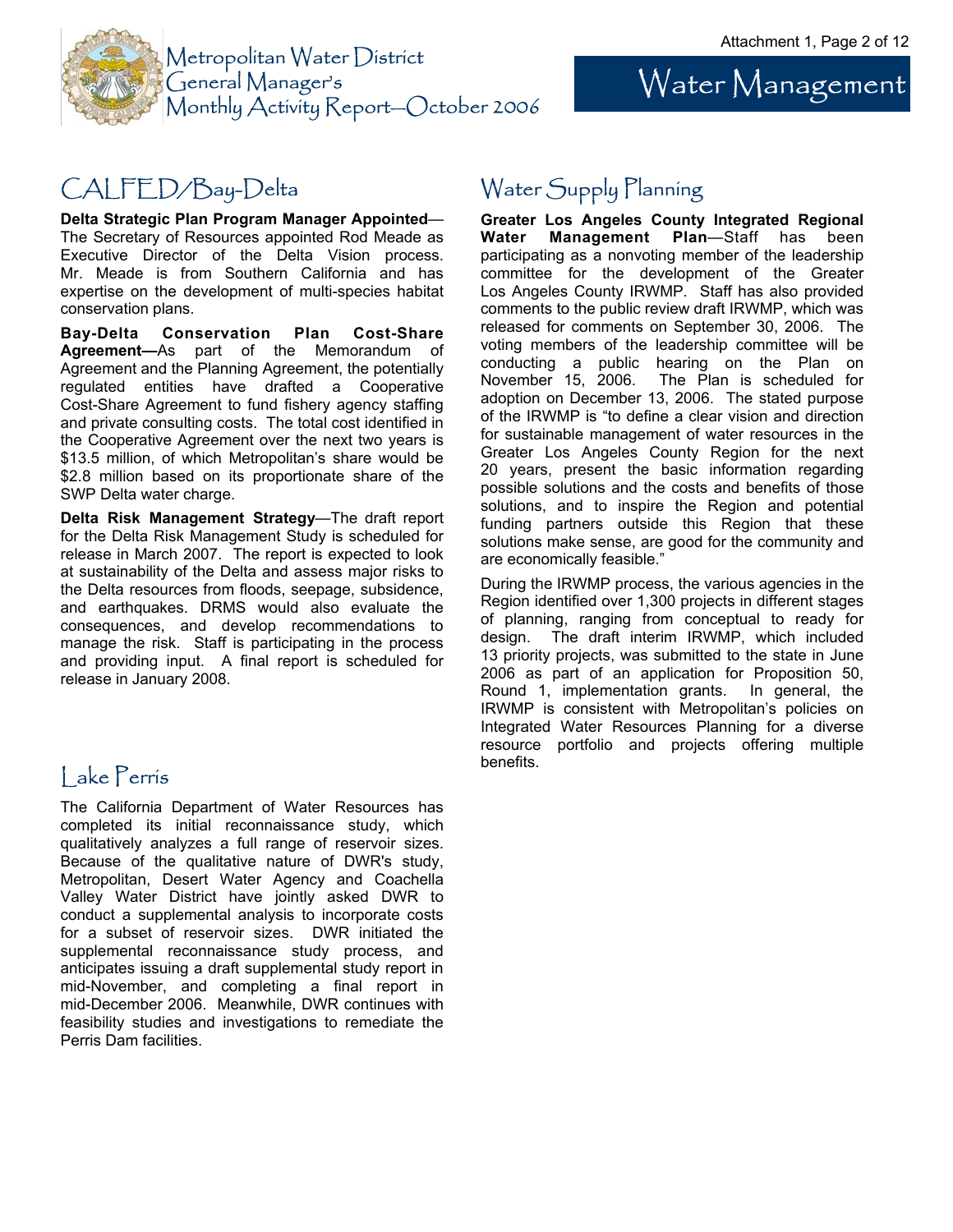Water Management



### Local Resources Program

**Whittier Narrows Recycled Water Project—**In partnership with Metropolitan under the Local Resources Program, Upper San Gabriel Valley Municipal Water District celebrated commencement of the Whittier Narrows Recycled Water Project on October 26, 2006. The project will deliver about 2,300 acre-foot per year of tertiary treated recycled water from Los Angeles County Sanitation Districts' Whittier Narrows Water Reclamation Plant to customers in El Monte for landscape irrigation. Major users include a park, golf course and high school. The project will increase regional supply reliability by reducing dependency on imported water. Metropolitan committed up to \$200 per acre-foot for 25 years under a Local Resource Program incentive contract.

#### Conservation

**California Friendly Landscape Pilot**—Eastern Municipal Water District will receive the 2006 Theodore Roosevelt Environmental Award for Excellence in Conservation and Natural Resources Management from the Association of California Water Agencies in recognition of the "*California Friendly Landscape Pilot Rebate Program for New Homes*" it is implementing with Metropolitan. The award will be presented in December.



#### Conservation continued…...

**Water/Energy Pilot Program**—In October, the California Public Utilities Commission directed the four major regulated energy utilities in the state to develop a \$10 million pilot program for embedded energy savings in cold-water conservation actions. Pending final approval by the full Commission, the pilot would commence in July 2007 and require each energy utility to partner with "one large water provider." Metropolitan's plan is to partner with Southern California Edison and Southern California Gas Company to secure additional funding for Metropolitan's water conservation programs.

**California Friendly Gardening Class**—In response to feedback and interest received from Metropolitan employees that attended July's Smart Irrigation Day with its display of new water conservation devices and programs, staff conducted two separate landscape irrigation efficiency classes for Metropolitan employees. These classes are offered throughout the year to the general public in partnership with Metropolitan's member agencies, and provide basic instruction on landscape design, irrigation systems, soils and fertilizers, and California Friendly plants. More than 30 employees attended the classes held at Metropolitan's Union Station Headquarters.

**Commercial Rebate Program**—Metropolitan secured the assistance of Southern California Gas and Southern California Edison's rebate vendor to integrate existing energy sector incentives for commercial laundries into Metropolitan's region-wide commercial rebate program, thereby doubling the rebate available to customers. Commercial customers will receive a single rebate of \$260 for each commercial clothes washer instead of applying for separate energy and water rebates. Expanding the one-stop-shopping concept to include energy incentives will increase the performance of our conservation program.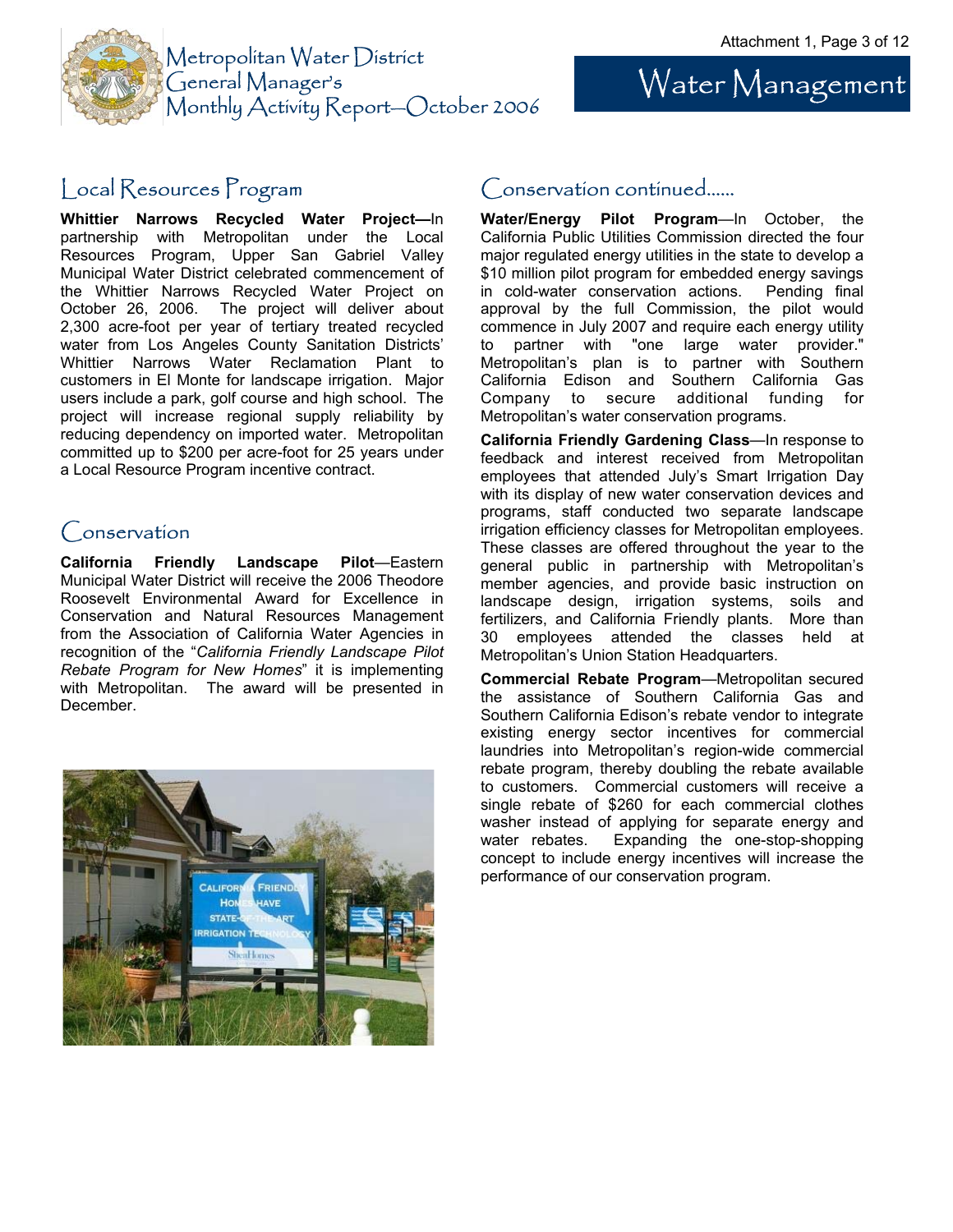

System Operations

# Water Demands

Cash Year (May-April)

|                        | 2.140 MAF Current Projection |
|------------------------|------------------------------|
|                        | 2.108 MAF Budget Projection  |
| (32,000) AF Difference |                              |

# System Operations

Our October estimated deliveries of State Water Project are expected to be 161,800 AF. Staff configured system operations for the Second Lower feeder shutdown, and continues system planning for future shutdowns. Management has been involved in the design and testing of the new SMART Ops hydraulic modeling program and staff has participated in the design of the Energy Management system phase 2 program. All hydro plants that were within allowable flow ranges were operated averaging 60 megawatts per hour.



Eagle Rock Control Center

# System Maintenance / Shutdowns

The Remote Field Eddy Current/Transformer Coupling inspection was completed on the Second Lower Feeder, from 219th and Western to the PV Reservoir. No visual damage to the interior of the pipe was noticed and no joints required repairing.

# Distribution and Storage (As of 10/23/06)

|              | <b>Current Storage</b> | End of Month |  |
|--------------|------------------------|--------------|--|
|              |                        | Forecast     |  |
| Lake Mathews | 153.900                | 143.000      |  |
| Lake Skinner | 38,300                 | 38,000       |  |
| DVL          | 764.800                | 762.700      |  |

All replenishment, including State Water Project water, Colorado River water and blends of the two, was available subject to system capability and availability of groundwater spreading facilities. The following replenishment and conjunctive use deliveries continue:

|               | <u>Agency</u>         | <b>Connection</b>      | CFS            |
|---------------|-----------------------|------------------------|----------------|
|               |                       | Replenishment          |                |
|               | Foothill              | FM-01 (Injection)      | 2              |
| <b>Direct</b> | <b>Inland Empire</b>  | CB-11B/13T/14T/15/18   | 53             |
|               | <b>Inland Empire</b>  | CB-59                  | 70             |
|               | <b>MWDOC</b>          | OC-28/28A              | 100            |
|               | <b>Upper District</b> | <b>USG-03</b>          | 100            |
|               | <b>MWDOC</b>          | Various                | 110            |
|               | Central Basin         | CenB-19                | $\overline{2}$ |
| In-lieu       | <b>West Basin</b>     | <b>WB-04</b>           | $\overline{2}$ |
|               | Fullerton             | F-05/08                | 24             |
|               | Santa Ana             | SA-01/02/04/06         | 13             |
|               | Anaheim               | A-02/A-07              | 23             |
|               |                       | <b>Conjunctive Use</b> |                |
| <b>Direct</b> | Foothill              | FM-01 (Injection)      | $\overline{2}$ |
|               | Calleguas             | CA-02                  | 10             |
|               | <b>Inland Empire</b>  | CB-12/16               | 25             |
| In-lieu       | <b>MWDOC</b>          | CM-8/11/OC-44B         | 27             |
|               | <b>Three Valleys</b>  | <b>PM-15</b>           | 13             |
|               | Calleguas             | CA-02                  | 7              |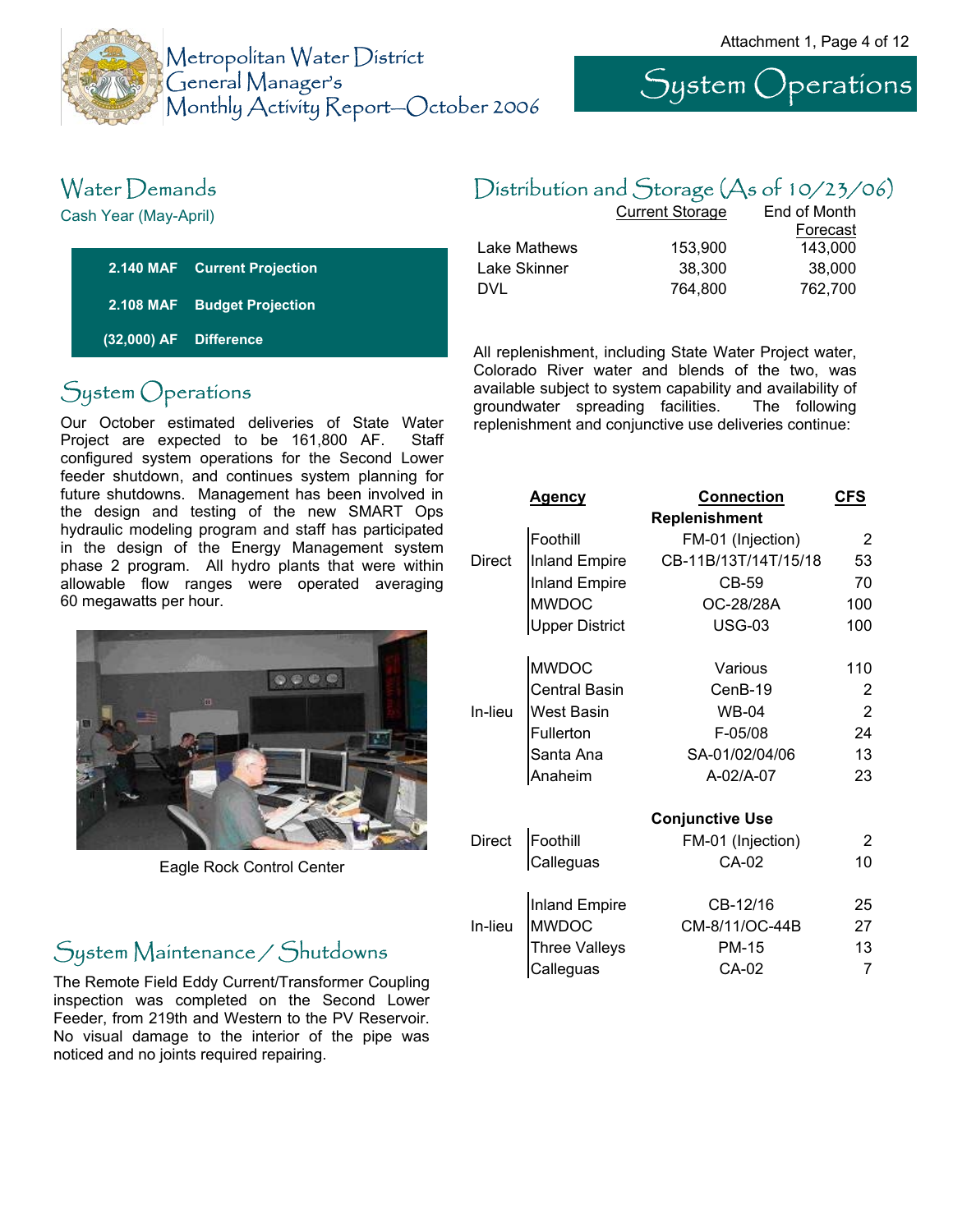System Operations



# Power Operations and Planning Treatment Plants

On October 3, Power Resources staff met with representatives of a wind development project who expressed interest in connecting to Metropolitan's Colorado River Aqueduct electrical transmission circuits. The connection would be located near Searchlight, Nevada and may transmit up to several hundred megawatts of new wind power. Metropolitan is working with the California Independent System Operator and Southern California Edison company on the process to review the request and perform the necessary technical studies.

Water System Operations and Water Resource Management staff met with DWR personnel on October 12 and 31 to discuss SWP West Branch operations during and after planned maintenance on the Castaic and Pyramid Lake facilities. The maintenance projects require Castaic Lake to be drawn down to approximately one-half its storage capacity. Metropolitan is working to minimize any operational impacts if winter rains wash a large amount of debris into Pyramid Lake particularly in light of the fact the Day Fire burned over 40 percent of the Pyramid Lake watershed.

Metropolitan responded to a renewable energy Request For Proposal from the Southern California Public Power Authority. The response was submitted on October 16. The Southern California Public Power Authority is an organization consisting of local municipal and not-for–profit power utilities. These utilities are interested in acquiring additional renewable or "green" energy to serve their retail customers. Metropolitan's contract for the sale of energy from nine of its small hydro generators to the Southern California Edison company expires in 2008.

To ensure reliable power service, staff met Southern California Edison on October 11. SCE plans to implement system improvements to prevent disruptions in power service to the Diemer and skinner water treatment plants during peak summer loads. In addition, SCE agreed to expedite infrastructure upgrades to provide additional power service for Metropolitan's plant expansions and ozone facilities.

The Skinner plant celebrated its  $30<sup>th</sup>$  Anniversary of water treatment. Concurrently, the plant continued preparations for a major shutdown to tie-in the fourth expansion. This shutdown will begin November 27. As part of the Emergency Power Improvements initiative, Metropolitan staff met with senior executives from Southern California Edison to discuss power reliability to the treatment plants in the Edison service area (Weymouth, Diemer, and Skinner).

#### San Fernando Tunnel Inspection

The San Fernando Tunnel was visually inspected on June 8 and August 29, 2006. The tunnel is in good condition structurally. Materials in the tunnel have been tested and found to be nonhazardous. The volatile organic compounds, oil and grease levels were determined as being nondetect.

# Safe Drinking Water Award

Metropolitan received a national award for maintaining the Directors Award of recognition from the Partnership for Safe Water, a national volunteer initiative developed by Environmental Protection Agency and other water organizations representing water suppliers striving to provide their communities with drinking water quality that surpasses the required federal standards. The Directors Award is presented to water systems who have completed a successful review in the Partnership's Self-Assessment and Peer Review phase, a phase in which utilities examine the capabilities of their treatment plant operation and administration and then create a plan for implementing improvements. Metropolitan's F. E. Weymouth, Henry J. Mills, Joseph Jensen, Robert B. Diemer and Robert A. Skinner water treatment plants have maintained the Directors Award for five years, an honor achieved by only 65 water utilities across the country

The award was presented to the Metropolitan's Board of Directors at their meeting on October 11, 2006, by the following Partnership representatives:

- − Dr. Robert Cheng, City of Long Beach, Program Effectiveness Assessment Committee Chairperson
- − Jack Hoffbuhr, Executive Director, American Water Works Association
- Steven John, Director of Region 9 of the United States Environmental Protection Agency
- − Robert Renner, Executive Director, AWWA Research Foundation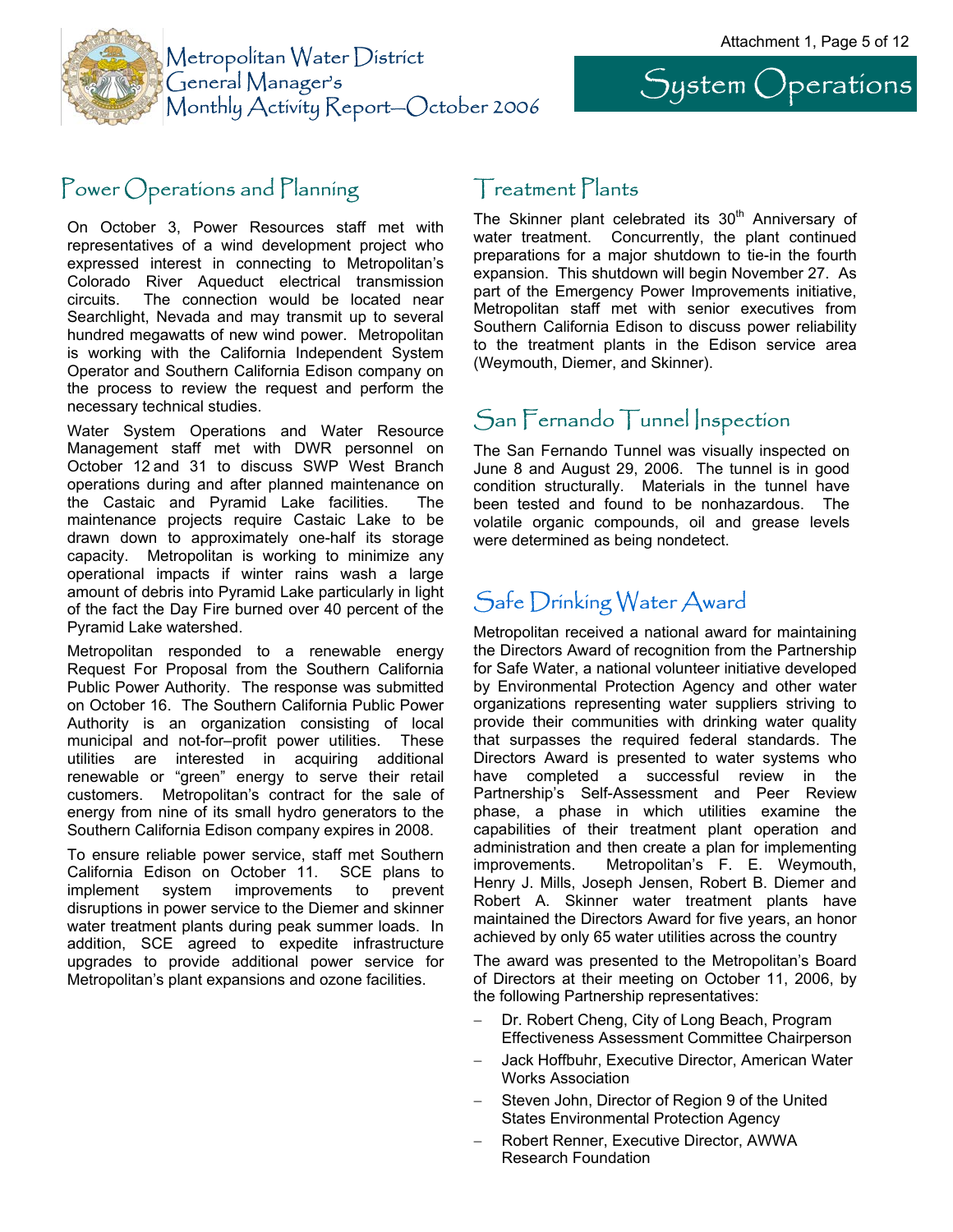



#### Summary

- − Ongoing Contracts 32 construction contracts and 4 related procurement contracts were ongoing through September. The total bid amount of 29 construction contracts in progress is over \$1.058 billion.
- − September Payments Over \$27 million in contract payments were made for construction performed in the month of September. Almost \$14 million was related to work at the Skinner plant, including the ongoing construction of ozonation facilities, the 110-mgd Module 7, and the upgraded chemical feed and storage systems.
- Major Contracts The Inland Feeder, Arrowhead East Tunnel advanced 725 feet for a total of 15,660 feet, which is 70 percent of the tunnel length during October. Progress continued to be very good as favorable rock conditions resulted in longer mining cycles. During October, the Arrowhead West Tunnel advanced 340 feet for a total of 7,165 feet, which is 36 percent of the tunnel length.
- − Other Contracts At the Skinner plant, Module 7 construction is 91 percent complete, and ozone facility construction is 35 percent complete. At the Diemer plant, construction continues on the vehicle maintenance facility (68 percent complete) and plant maintenance facility (88 percent complete), while the south slope stabilization contractor performed shoring and utility relocations prior to grading operations. Construction is approximately 20 percent complete.
- − Awarded Contracts In October, the Board appropriated a total of \$6.6 million in capital funds, awarded 1 procurement contract totaling \$17.5 million, and authorized final design and right-of-way acquisition for the Perris Valley Pipeline as a Metropolitan-led project to be executed under a traditional design-bid-build method.



*Construction at Skinner treatment plant* 

# Facility Plans

In an effort to better integrate local and regional water systems and planning efforts, Metropolitan and its member agencies are conducting joint Integrated Area Studies (IAS) to identify local and regional facilities that will be required to meet future water demands. Due to the importance of reaching a consensus on demand projections and facility timing analyses, Metropolitan's methodologies and assumptions were reviewed by a Technical Panel (composed of member agency staff) and by an expert panel composed of water industry consultants. The panel findings were discussed in the September 21 Joint Central Pool and Riverside/San Diego IAS meeting. There was a general consensus that no major changes were needed in Metropolitan's overall approach for demand forecasting and facility planning in the short term. The expert panel agreed that Metropolitan's method of using peak factors to determined the future maximum day flow through Metropolitan facilities is the industry standard. Metropolitan will pursue additional peaking analysis with the collection of accumulated data from the automated meter readings. Scenario planning cases are now being developed to evaluate the sensitivity of facility timing and sizing.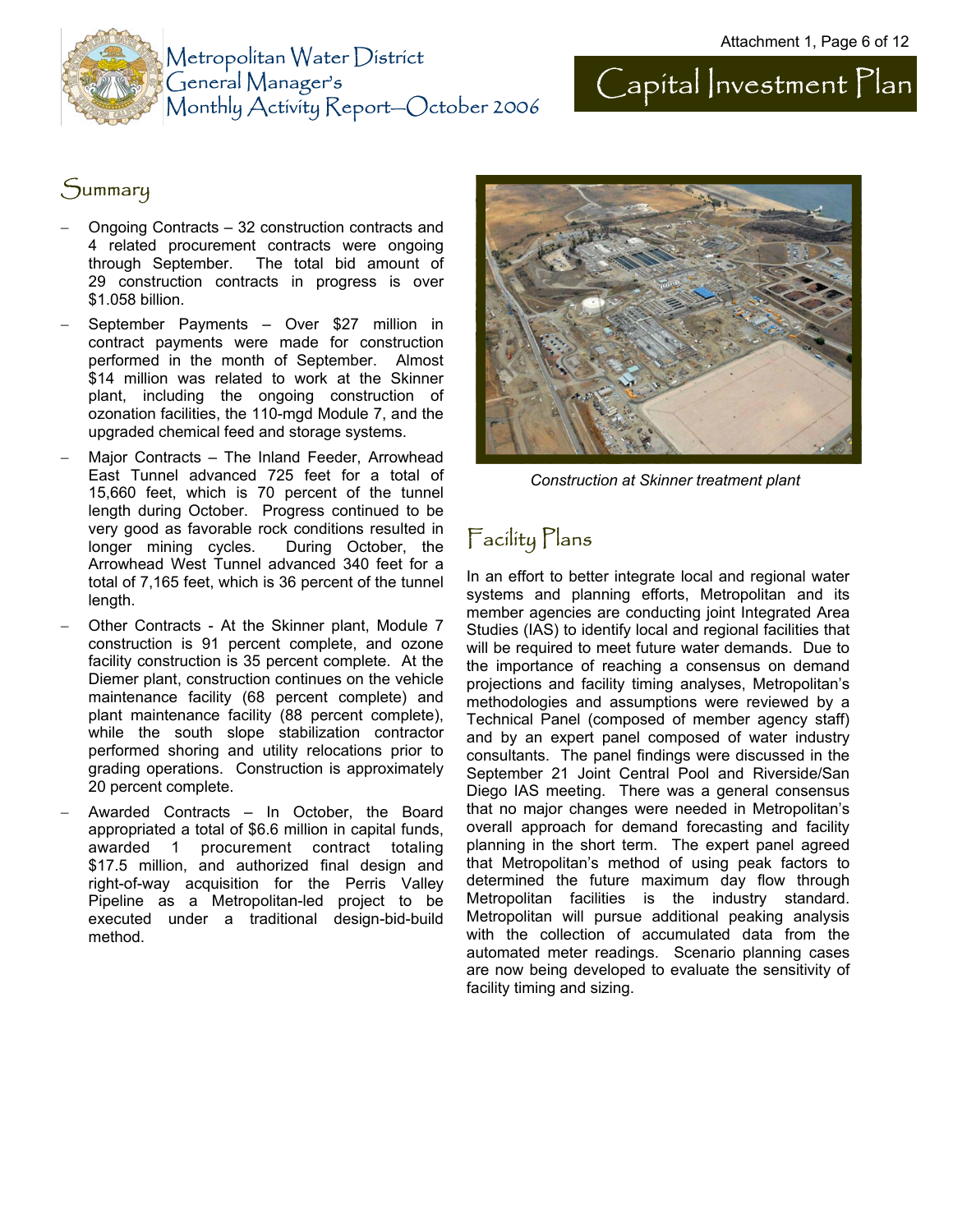



#### Diamond Valley Lake Recreation Construction Progress

- Landscaping for Searl Parkway Phase 1 limits has been completed.
- − The Construction of Searl Parkway Phase 2 is 70 percent complete and is anticipated to be completed by January 2007.

## Real Estate Activities

Opened escrow for the surplus sale of a single-family residence (19835 Gavilan Road near Lake Mathews). Escrow is scheduled for 45 days. Multiple easements were accepted that support the Crop Rotation, Forbearance, and Fallowing Program in the Palo Verde Valley. Entered into escrow for a sale-by-quitclaim of two excess fragment strips of land. These landlocked lots are near Lake Mathews

## Diamond Valley Recreation Budget

| <b>Appropriation Budget</b>   |                    |  |
|-------------------------------|--------------------|--|
| <b>Total Appropriation</b>    | \$92.8M            |  |
| Approved distributed funds    | \$68.1 M           |  |
| Undistributed funds           | \$24.7 M           |  |
|                               |                    |  |
| <b>Surplus Property Sales</b> | \$4.7 <sub>M</sub> |  |

#### Leases, Licenses and Entry Permits

Issued an entry permit to provide a staging area for emergency road repairs (CalTrans) in the city of Highland. Also executed a permanent easement for road improvements along Mentone Boulevard near the city of Redlands within San Bernardino County. Issued an entry permit to 20<sup>th</sup> Century-Fox Television for two days of filming of the television series "Vanished." The filming took place at the Joseph Jensen Water Treatment Plant. Another entry permit was issued to Warner Brothers Television Productions for two days of filming on the television series "The Nine." This filming was done at Metropolitan's Union Station Headquarters Building.

#### **DVL Marina Usage Trends Previous 24 Months November 2004 through October 2006**

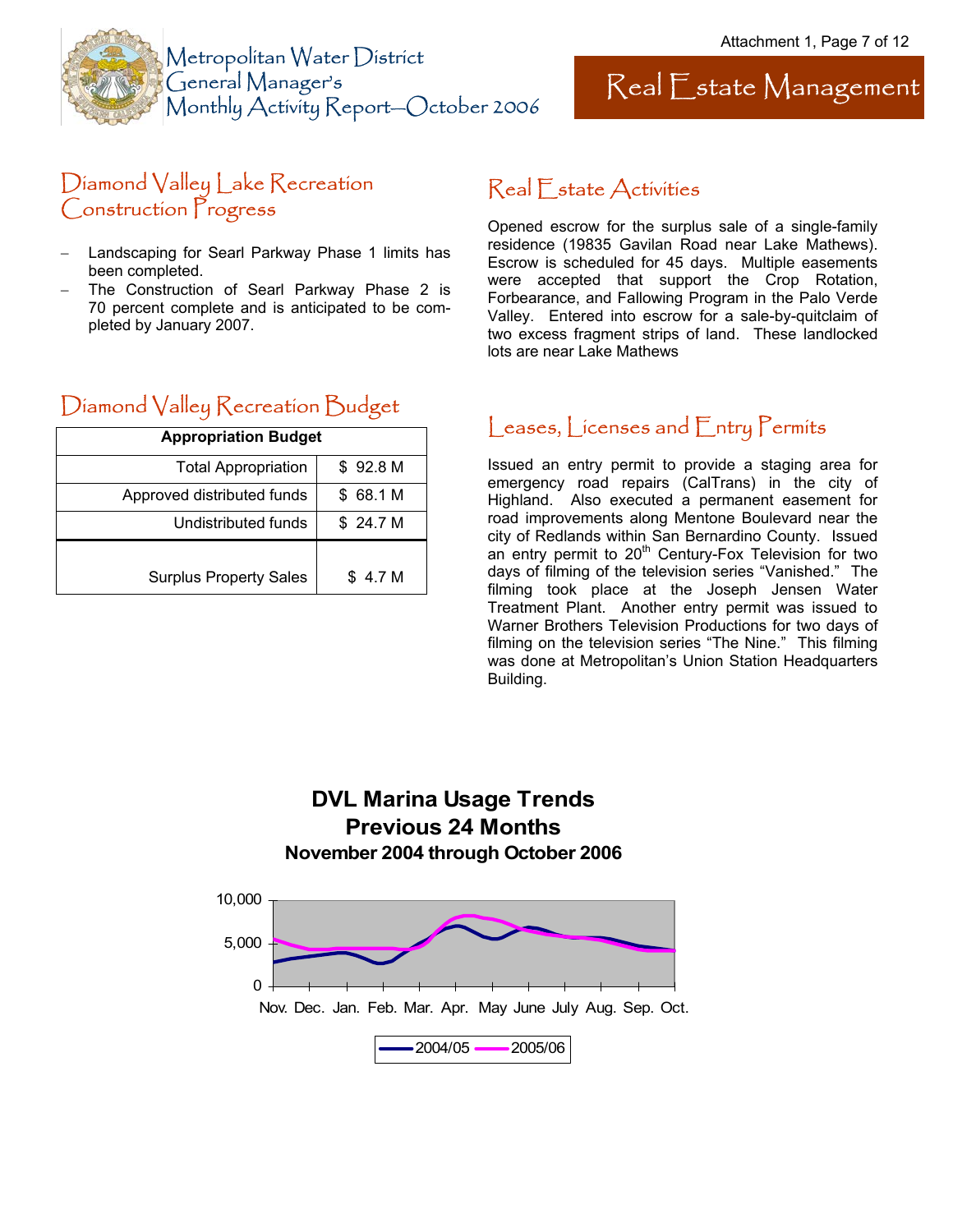



 $\tilde{}$ inance

As of September 30, 2006









**Construction costs are expected to be \$51 million below budget at year end.**



#### **Summary Financial Statistics**

|                                         |                          | <b>Target</b> | Actual   |
|-----------------------------------------|--------------------------|---------------|----------|
| <b>Fixed Charge Coverage</b>            | ⋗                        | 1.20x         | 1.19 $x$ |
| <b>Revenue Debt Service Coverage</b>    | $\overline{\phantom{0}}$ | 2.00 x        | 1.74 $x$ |
| <b>Revenue Bond Debt / Equity Ratio</b> |                          | $< 100.0\%$   | 67.5%    |
| <b>Credit Ratings</b>                   |                          |               |          |
| - Moody's Investors Service             |                          | Aa2           | Aa2      |
| - Fitch Ratings                         | ≥                        | AA            | $AA+$    |
| - Standard & Poor's                     | $\geq$                   | AA            | $AA+$    |
|                                         |                          |               |          |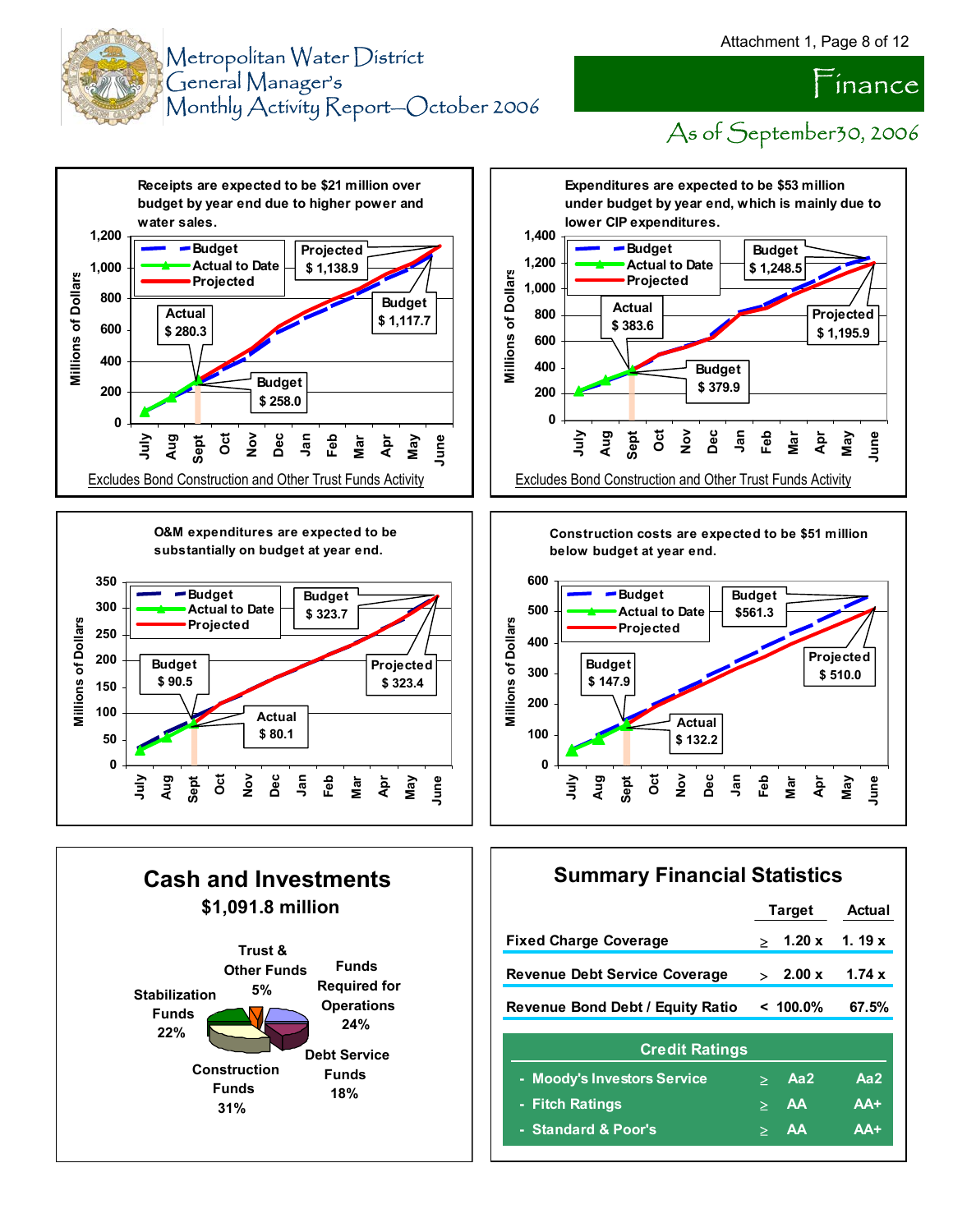Operations

 $\sum$ usiness  $\sum$ rocesses/



## Information Technology continued….

This was the third such forum that Metropolitan has held this year. The purpose of the forums is to share information, experiences and best practices on relevant information technology topics between Metropolitan and the Member Agencies. The topics discussed in October included deploying mobile technology, wireless meter reading, software licensing compliance and email retention / archiving policies. The next meeting is planned for January 2007.

#### Emergency Management

WSO conducted seven emergency exercises and hosted a member agency emergency management meeting. The exercises included a District-wide, semiannual radio and patrol route exercise; an incident command/finance function workshop and scenario session; a Member Agency Response System radio test; and Incident Command Center exercises at several plants, including Jensen, Weymouth, Skinner and Gene.

Handheld satellite phones for use in emergencies were distributed to Emergency Coordinators for placement in Incident Command Centers, Special Agent field sites, and the Emergency Operations Center. This marked the culmination of major planning and investment by WSO Emergency Response, with strong support from IT and Business Continuity staff. Handheld units are now available in the event of a catastrophic communications failure. IT/Telecommunications is working on a parallel effort to install antennas at field sites to also support a fixed satellite phone base station at each major facility. Satellite phones were the only form of voice communications that worked reliably after Hurricane Katrina, and are anticipated to be an important link in the communication chain after a major event in Southern California.



**Satellite Phone** 

#### Information Technology

In October, the Board appropriated \$4.440 million and authorized an agreement with CBH Consultants, Inc. and Cognas, Inc. to implement an Integrated Budget Management System. The project will replace four standalone custom-developed budgeting systems with an integrated system that will handle both the capital and O&M budgets. Benefits of the proposed integrated system include: improved capability for managers to monitor and analyze budgets and costs; better support for financial planning, forecasting and analysis activities; greater efficiency in preparing and publishing budget documents; and reduced maintenance of the system.

In October, the Board also appropriated \$2.160 million for Phase 2 of the Information Security Assessment/ Remediation initiative as identified in the Information Technology Strategic Plan. This security initiative will provide upgrades and enhancements to Metropolitan's IT information security infrastructure to protect against cyber threats and Metropolitan's computing environment.

The first round of testing for the implementation of Phase 1 of the automatic meter reading system upgrade was conducted. The AMR system is the primary source of data for water billing, providing information on the amount of water delivered to each member agency. Phase I will upgrade the system at 31 water meter locations. Upon successful completion of Phase I, staff plans to return to the Board for approval of funding to upgrade the rest of the system.

Metropolitan partnered with Santa Clara Valley Water District, the Association of California Water Agencies, the California Department of Health Services and other California water utilities to jointly plan and hold a SCADA / IT Cyber Security Forum for California water utilities in Sacramento on October 18, 2006. Approximately 70 individuals attended the forum. The theme of the forum was "putting theory into practice." Cyber security experts, including representatives from the FBI, provided presentations.

Metropolitan sponsored and held an Information Technology Member Agency Managers Forum on October 20, 2006.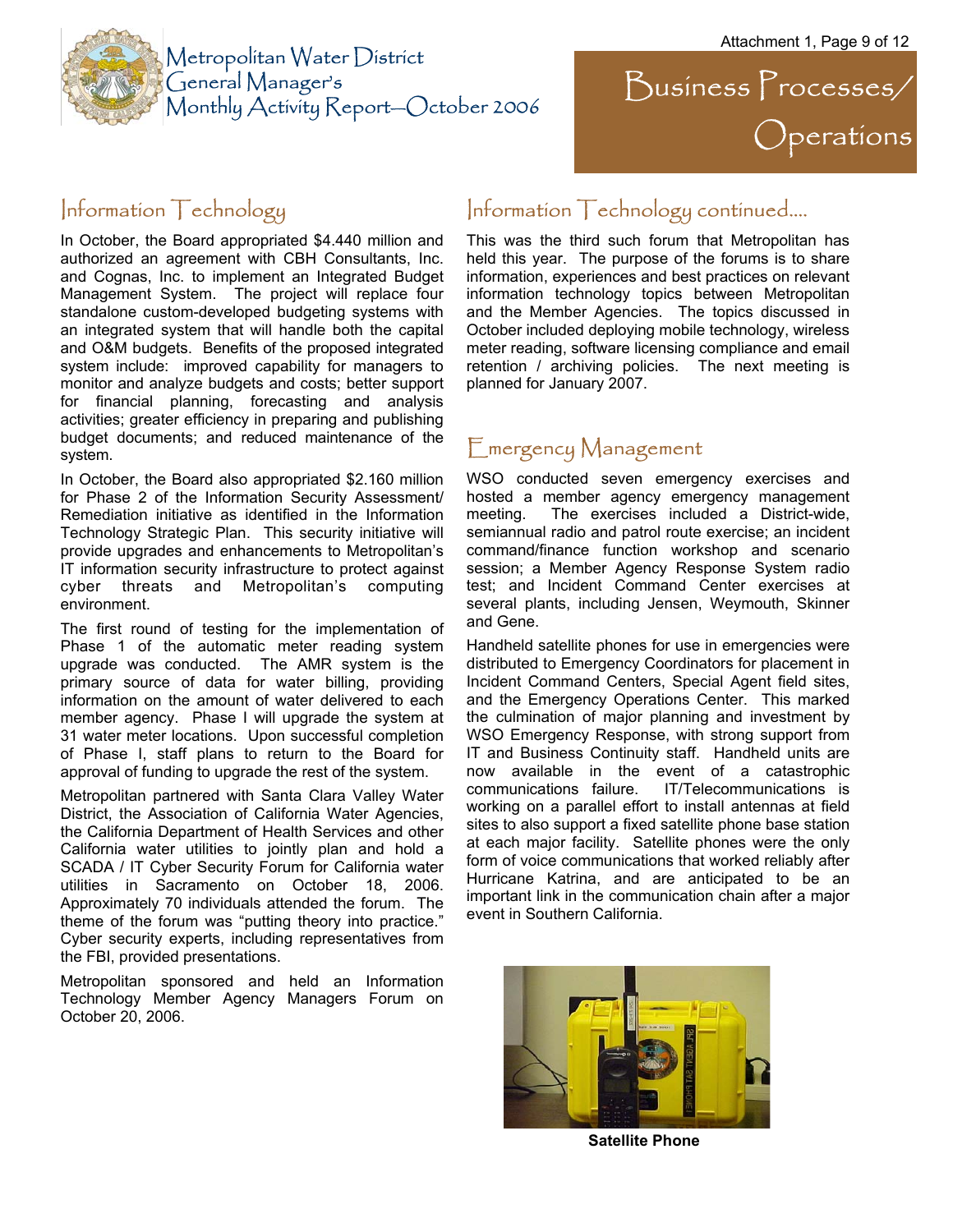External Affairs



# Federal Legislative Update

Congress adjourned September 30 and will remain in recess until after the November election.

# State Legislative Update

Governor Schwarzenegger signed 910 and vetoed 261 bills passed by the legislature this year. Some of the most significant for Metropolitan and member agencies include:

- − AB 32 (Nunez/Pavley) -- Signed: Establishes a comprehensive program of regulatory and market mechanisms to achieve quantifiable, cost-effective reductions of greenhouse gases.
- − AB 2951 (Goldberg) -- Signed: Clarifies public utilities' ability to impose fees on specified public institutions, notably schools and state buildings, for equitable recovery of capital facility costs.
- − AB 2496 (Laird) -- Vetoed: Would have mandated standards for high-efficiency toilets and waterless urinals, and required use of these water-saving devices.
- SB 1574 (Kuehl) -- Signed: Launches the Delta Vision actions that will determine a sustainable management program for the Delta, encompassing a full array of infrastructure and land-use resources. The Governor concurrently issued an Executive Order creating a Cabinetlevel Delta Vision Committee, and a Blue Ribbon Task Force to provide oversight and input in the process.
- Eminent Domain: Five bills were signed into law, collectively establishing new rights for landowners and significant new obligations for public entities in condemnation proceedings.

## Briefings and Tours

**October 12 – 13**: Metropolitan hosted a legislative inspection trip of Colorado River Aqueduct facilities. Participants included Assemblyman Bill Emmerson (Redlands), Assemblyman John Benoit (Palm Desert) with key staff members from their offices; Governor Schwarzenegger's Inland Empire Representative Larry Grable; and Senator Dick Ackerman's (Irvine) Field Representative. Directors Randy Record, Gene Koopman and Terry Mylne hosted the tour.

**October 19 – 21**: The Friant Water Users Authority hosted an inspection trip of their facilities and areas of interest on the upper San Joaquin River, with assistance from Metropolitan's Executive Legislative Representative Kathy Cole. Directors Dick, Griset, Peterson and Record, General Manager Jeff Kightlinger, Deputy General Manager Tim Quinn and other Metropolitan staff were briefed on potential water management strategies to restore a salmon fishery in the Upper San Joaquin River and current efforts to explore mutually beneficial partnerships within the watershed. The tour also included an opportunity to discuss water management issues with elected officials from the Fresno area including: Congressman George Radanovich, Congressman Jim Costa, Assembly members Juan Arambula and Mike Villines, Supervisor Connie Conway and Mayors Alan Autry and Victor Lopez.

**October 26**: Orange County Board of Supervisors Chairman Bill Campbell held a Community Leaders Briefing Breakfast at Tustin Ranch hosted by Metropolitan.

**October 31**: Metropolitan hosted a Community Leaders Briefing Breakfast in Agoura Hills, featuring presentations by Assembly Member Fran Pavley (Agoura Hills) and General Manager Jeff Kightlinger.

#### Media

- Metropolitan's California Friendly program was featured extensively in The San Diego Union-Tribune's fall gardening section, which was devoted to water wise plants.
- − Extreme Engineering a television program on the Discovery Channel – began filming a show on the Inland Feeder Project, especially focusing on the tunneling operation.

During the month, Metropolitan was specifically identified in 38 news stories.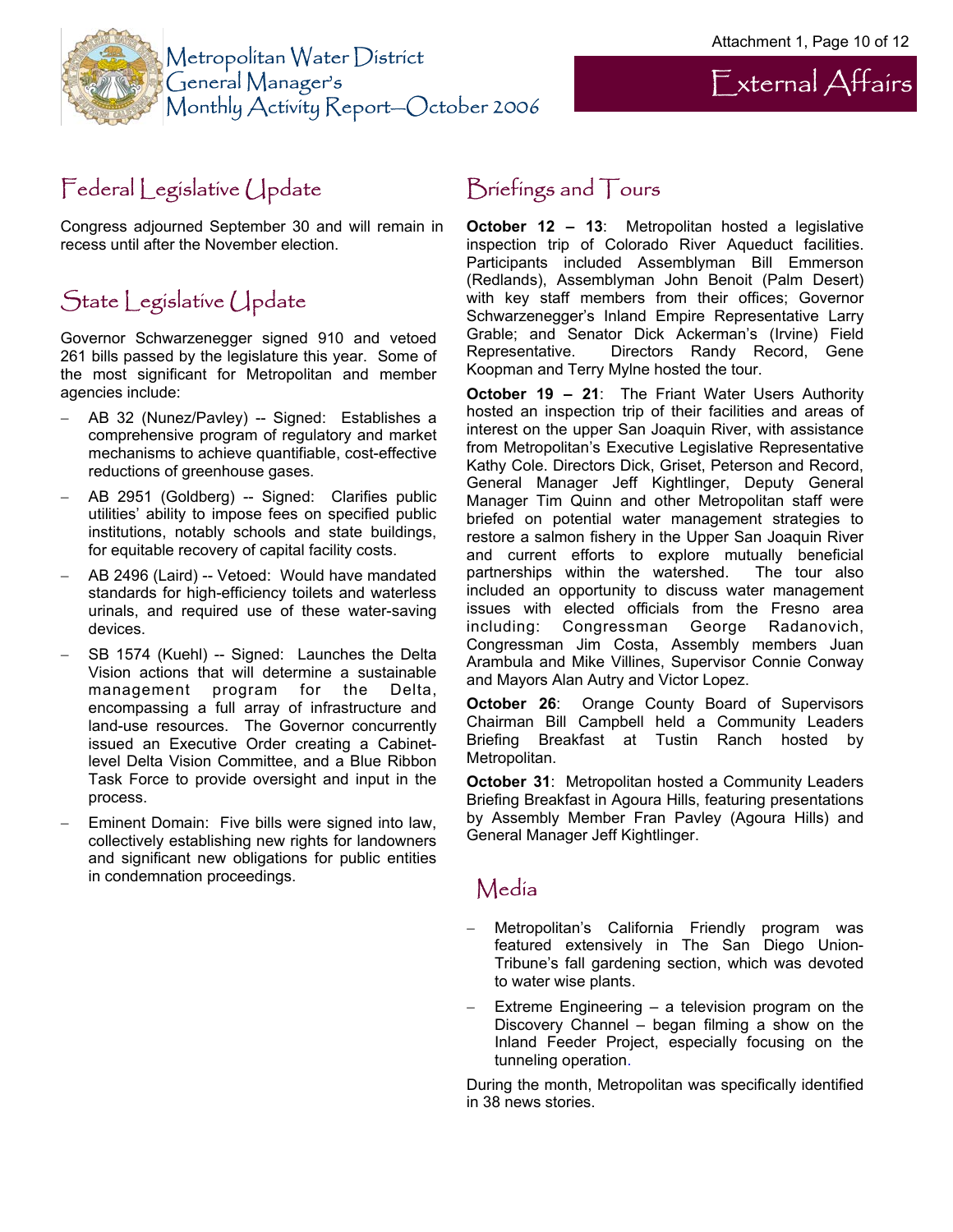



## Community Outreach & Other Events

**October 7:** Outdoor travel writers attending a conference in Idyllwild toured the museums and were guests on a fishing tour at Diamond Valley Lake, laying the foundation for possible future articles about DVL in publications across the country.

**October 15**: A "Community Appreciation Day" at Diamond Valley Lake attracted more than 1,000 Hemet-area residents to the east Marina, hiking trails and other facilities.

**October 19**: Metropolitan co-sponsored the Southern California Water Committee's Annual Dinner at the Millennium Biltmore Hotel at which Dennis Underwood was posthumously honored with the *Lifetime Achievement Award*.

**October 24**: Metropolitan assisted the Bureau of Reclamation in hosting a tribute to Dennis Underwood for his contributions to the Hoover Dam and Colorado River region at Hoover Dam.

**October 27:** The Water Education Foundation included a visit to DVL and the museums on its Southern California tour.

# Agreement to Benefit Small Business

On October 19, 2006, California State and Consumer Services Agency Secretary Rosario Marin joined Metropolitan's General Manager Jeffrey Kightlinger, and representatives from the California Department of General Services to sign a memorandum of understanding; streamlining paperwork for small businesses seeking government contracts in California.

Under the MOU, the State of California and Metropolitan have agreed to work together to share small business certification data to assist entrepreneurs in becoming certified by both entities. It will help expand small business participation in public contracting.